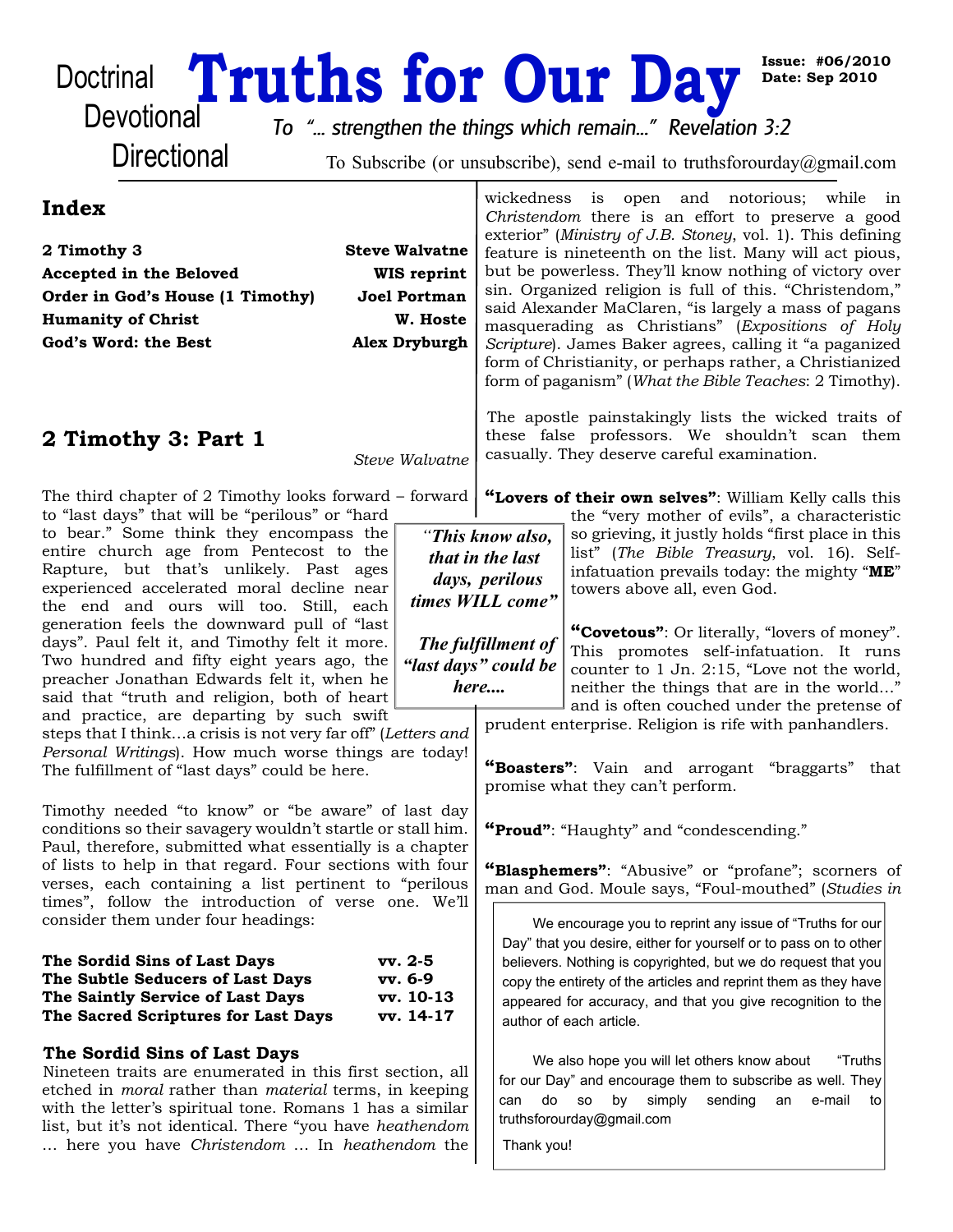| Page 2<br>Truths for our Day                                                                                                                                                                                                                                                                                                                                                                                                                                                                                                                                                            |                                                                                                                                                                                                                                                                                                                                                                                                                                                                                                                                                                                                                                                                                                                                                                                                  |
|-----------------------------------------------------------------------------------------------------------------------------------------------------------------------------------------------------------------------------------------------------------------------------------------------------------------------------------------------------------------------------------------------------------------------------------------------------------------------------------------------------------------------------------------------------------------------------------------|--------------------------------------------------------------------------------------------------------------------------------------------------------------------------------------------------------------------------------------------------------------------------------------------------------------------------------------------------------------------------------------------------------------------------------------------------------------------------------------------------------------------------------------------------------------------------------------------------------------------------------------------------------------------------------------------------------------------------------------------------------------------------------------------------|
| 2 Timothy).<br>"Disobedient to Parents": Insubordination to, and<br>disrespect for, parental authority, culminating in a<br>general disregard for all authority: human and divine.<br>"Unthankful": "Ungrateful": an attitude that expects<br>rather than appreciates. It's conveyed towards<br>parents, other people, and God.<br>"Unholy": "Irreverent" or "impious". These serve the                                                                                                                                                                                                 | "Lovers of Pleasure More than Lovers of God": More<br>accurately translated, "Lovers of pleasure rather than<br>lovers of God". They want pleasure, not God. Writes<br>John Phillips: "There was once a time when Sunday<br>was known as the Lord's Day, and it was set aside<br>for worship. Stores closed, public transportation<br>operated on a reduced schedule, and places of<br>amusement and entertainment were closed. But those<br>days are gone. Sunday now is a day for sports and<br>outings. We have become a nation of pleasure seekers"<br>(Exploring the Pastoral Epistles).                                                                                                                                                                                                    |
| secular and scorn the sacred.<br>"Without Natural Affection": Or "without family<br>affection" (Earle: The Expositor's Bible Commentary);<br>"hard-hearted" (Weymouth).<br>"Trucebreakers":<br>"unforgiving,"<br>"Implacable,"<br>"relentless." They refuse reconciliation.                                                                                                                                                                                                                                                                                                             | "Having a Form of Godliness, but Denying the<br><b>Power Thereof":</b> The key to perilous times: "These<br>people hold onto the appearance of godliness, but they<br>have repudiated its dynamic [dynamis] They have<br>the right words and expressions the external forms<br>(words, gestures) of Christian worship, but they have<br>all this as 'outside' with no 'inside', a face with no<br>heart" (Quinn and Wacker: The First and Second<br>Letters to Timothy).                                                                                                                                                                                                                                                                                                                         |
| "False Accusers": "Slanderers." The Greek "diabolos"<br>is used of Satan, the accuser of brethren (Rev. 12:10).<br>"Is it not a solemn issue that the Holy Spirit should<br>have thus to describe not mere heathens, but men<br>bearing the Lord's Name in the last days?" (Kelly).                                                                                                                                                                                                                                                                                                     | Paul attaches the warning, "From such turn away".<br>Timothy wasn't to meddle with imposters and neither<br>are we. Their religious deceit is dangerous. The next<br>section bears this out.                                                                                                                                                                                                                                                                                                                                                                                                                                                                                                                                                                                                     |
| "Incontinent": "Without self-control," "intemperate."<br>"Unrestrained" in passions, especially those of an<br>immoral nature.                                                                                                                                                                                                                                                                                                                                                                                                                                                          | The Subtle Seducers of Last Days<br>The seducers are "of this sort". That is, they're<br>governed by the preceding traits. Here, Paul lists nine<br>things concerning:                                                                                                                                                                                                                                                                                                                                                                                                                                                                                                                                                                                                                           |
| "Fierce": "Brutal" and "savage" like wild beasts -<br>"living only to satisfy their own desires and being<br>unconcerned about any future reckoning with God"<br>(Harold Berry: Studies in 2 Timothy).<br>"Despisers of Those that are Good": Or literally,<br>"Without love for good" (Kelly). They "hate the good<br>and have replaced it with something less demanding"<br>(Donald Guthrie: The Pastoral Epistles).<br>"Traitors": "Treacherous": they'll "betray" or "give"<br>over" another person, regardless of the harm inflicted.<br>It's used of Judas Iscariot in Luke 6:16. | 1. Their Method: "They creep into houses" or "worm<br>their way into families" (Moffatt). Like Jude 4, where<br>"certain men crept in unawares", these enter by<br>stealth, catching occupants off guard. It reveals evil<br>intent. The Lord Jesus moved openly and preached<br>publicly. So did Paul. Before King Agrippa, he silenced<br>Festus's outburst, saying, "The king knoweth of these<br>things, before whom also I speak freely: for I am<br>persuaded that none of these things are hidden from<br>him; for this thing was not done in a corner" (Acts<br>26:26). We too, should be straightforward. Brethren<br>visiting door to door, for example, send a bad signal if<br>they misrepresent their link to the Gospel Hall. Why<br>hedge? Are we ashamed of the local testimony? |
| "Heady": Literally, "to fall forward." People who are<br>"rash," "reckless," or "headlong" (JND). They "plunge<br>ahead in their wickedness" (Hendrickson: New<br>Testament Commentary).<br>"Highminded": "Conceited" or "puffed-up" - "so<br>suffocated with smoke as to be no longer sane" (John<br>Albert Bengel: New Testament Word Studies). They<br>display "unwarranted self-importance" (Guthrie).                                                                                                                                                                              | <b>2. Their Motive:</b> They "lead captive" ('captivate'). Once<br>inside, seducers establish a foothold by controlling the<br>occupants. "The verb ["lead"]suggests that the<br>opponents do this with professional skill" (Quinn and<br>Wacker). They're masters at deceit. And selfish: power,<br>prestige, and pelf are their goals, not the victim's<br>eternal welfare. "There is no doubt that one of the<br>great evils of Christendom is materialism" (J. Baker).<br>Savior came<br>"to heal the<br>By contrast,<br>the<br>brokenhearted, to preach deliverance to the captives,<br>and recovering of sight to the blind, to set at liberty                                                                                                                                             |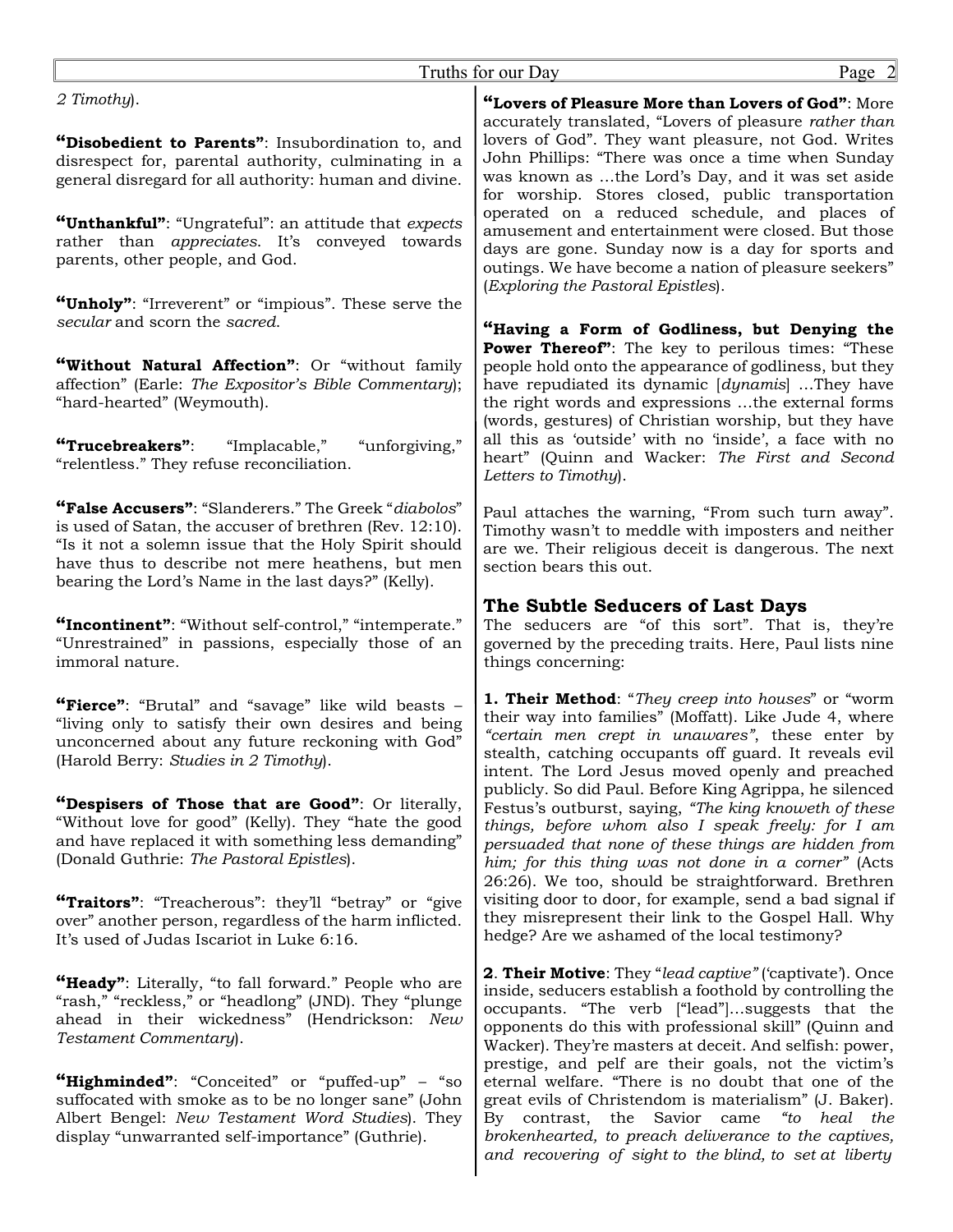#### Truths for our Day Page 3

*them that are bruised"* (Lk. 4:18).

**3. Their Mark**: "*Silly women laden with sins, led away with divers lusts, ever learning and never able to come to the knowledge of the truth*." They prey on women. Like the "Old Serpent" (Rev. 12:9) who beguiled Eve in Eden (2 Cor. 11:3), they entice the "weaker vessel" (1 Pet. 3:7). These women are especially vulnerable because, (1) **They're silly** – a contemptuous word meaning, "little", one that is foolish; (2) **They're sinful** – *"Laden with sins"* (weighted with guilt) and *"Led away with divers lusts"* (ruled by a variety of sinful cravings); (3) and **They're senseless** – *"Ever learning and never able to come to the knowledge of the truth"* (In their "restless quest for the new and novel" {Hiebert} they go further from truth).

**4. Their Models**: "*As Jannes and Jambres withstood Moses*." Paul identifies the Egyptian sorcerers that opposed Moses and Aaron before Pharaoh (Ex. 7). How he learned their identities is immaterial; the significant thing is that the Holy Spirit wanted them named. Why? Possibly to warn present-day charlatans that God sees their clandestine activity and records their names for certain judgment. Two future charlatans, the Beast and False Prophet, will be the first hurled into the Lake of Fire (Rev. 19:20). If Jannes and Jambres were the only magicians Pharaoh used, then the devil imitated God's two men with two of his own. Some Jewish traditions suggest they were brothers. If true, then again, Satan mimicked Moses and Aaron.

**5. Their Madness**: "*So do these also resist the truth*." Like Jannes and Jambres, their mad ambition is to "neutralize the power of God by human ability" (J.B. Stoney). While feigning fidelity to Scripture, they preach "another gospel: which is not another" (Gal. 1:6, 7), but a perversion of truth. Christendom is full of manufactured professions. Soul trouble and repentance are a mystery to most of its ministers. They've stripped salvation of its supernatural quality, demoting it to an act of man's will. May God preserve us! Sin is too serious and hell too horrendous for that kind of nonsense. "We are His workmanship, created in Christ Jesus …" (Eph. 2:10).

**6. Their Minds**: "*Of corrupt minds*." They are "utterly depraved" – with minds so wasted, they're "radically incapable of carrying out any magisterial function" (Spicq: *Theological Lexicon of the New Testament*). Yet, people fall for their falsehood, confirming that *"men [love] darkness rather than light, because their deeds [are] evil"* (Jn. 3:19). To think! Filthy seducers meddling in sacred things - what high-handed desecration!

**7. Their Measure**: "*Reprobate concerning the faith.*" "Worthless" or "counterfeit", they can't measure up to

divine scrutiny. Their "faith" is fraudulent. Like Belshazzar, they're weighed in the balances and "found wanting" (Dan. 5:27). They might fool men, but not God. "Men's balances may swing like a pendulum to determine the innocence or guilt of the accused, but God's balances are sure and accurate because known unto Him are all our ways, our debts, and our thoughts" (N.W. Hutchings: *Exploring the Book of Daniel*).

**8. Their March**: "*But they shall proceed no further*." How solemn. Their evil march is finally halted. Like grass, they're cut down (1 Pet.1:24). The Psalmist "was envious at the foolish when [he] saw the prosperity of the wicked…They set their mouth against the heavens and their tongue walketh through the earth." But in God's presence he saw the true picture. *"Surely, Thou didst set them in slippery places: Thou castedst them down into destruction. How are they brought into desolation, as in a moment! They are utterly consumed with terrors"* (Ps. 73).

**9. Their Manifestation**: "*For their folly shall be manifest unto all men, as theirs also was.*" Not only are these stopped, but they're exposed. Their "mindlessness" (Earle) is revealed. Like Jannes and Jambres, they run out of tricks. "Absurdity and fraud eventually overstep their bounds" (Hiebert) and their dupes "eventually see that they have allowed themselves to be fooled" (Lenski: *Commentary on the New Testament*). (to be continued)

## **ACCEPTED IN THE BELOVED**

Ephesians 1:6

It is not said that God will make us accepted, if we do the best we can; but *"He HATH made us accepted."* Nor is it said that He hath made us accepted in the righteous One, for although this is true, it is not the truth here expressed; but, *"He hath made us accepted in the BE-LOVED"*. The Apostle, when led of the Holy Ghost to write these words, was not referring to himself alone, but to all in every place who trust in Jesus as their Savior. Yet there are multitudes in the modern churches who do not believe they are accepted at all, and there are multitudes who think they are accepted according to the measure of their prayers and strivings, and good works; and few, alas, very few, understand by simple faith in God's Word that they are accepted according to the measure of the Father's love for His Son.

Before the foundations of the earth were laid, He was daily His Father's delight, rejoicing always before Him (Prov. 8:30) ; and when He walked among men, again and again was heaven burst open, as if God would repress His longings to utter in audible voice the love that overflowed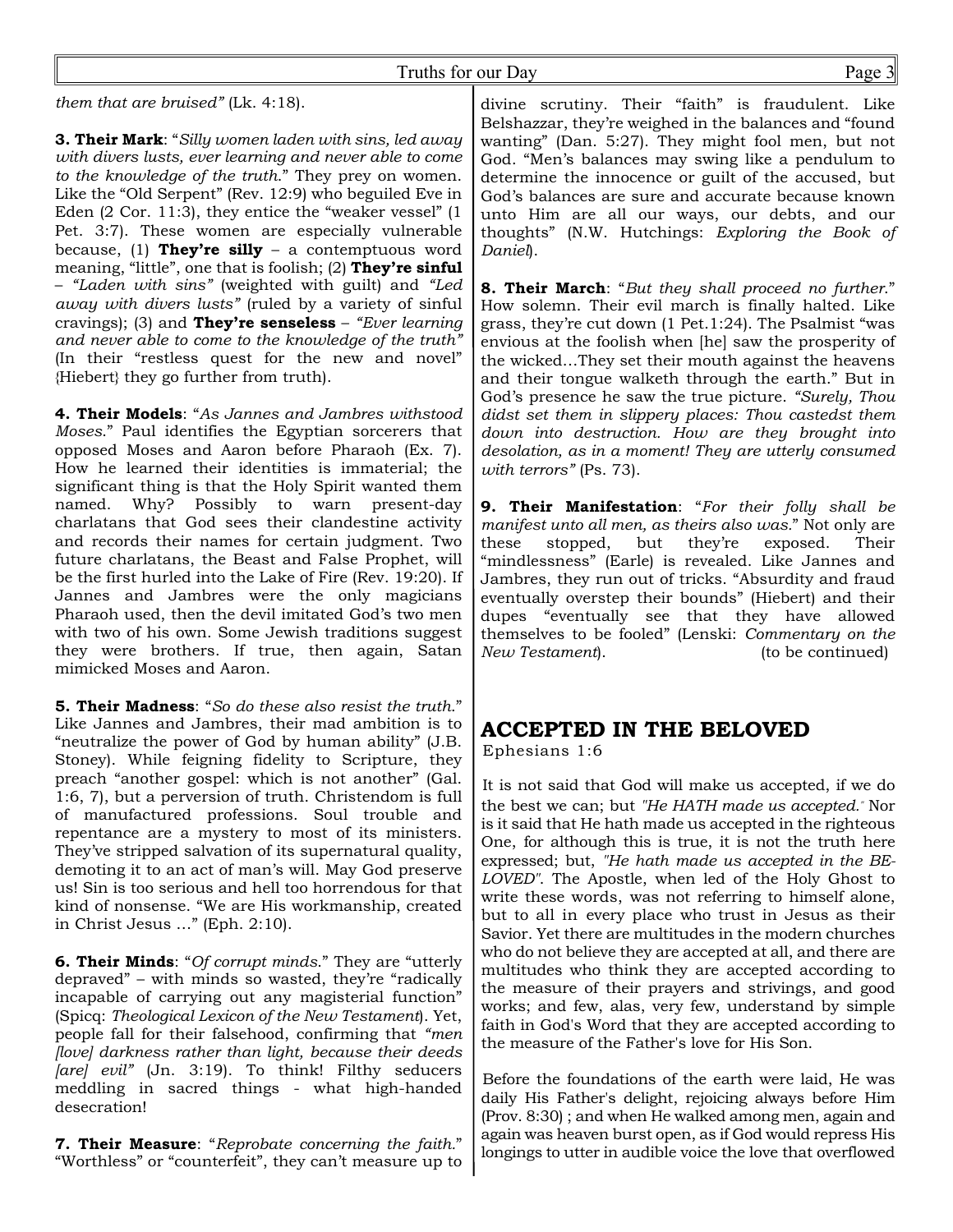for the One Who came to do His will. At His baptism, and on the Mount of Transfiguration, there was heard a voice from heaven saying, *"This is My beloved Son in Whom I am well pleased."* (Mt. 3:17; 17:5) ; and He could respond with perfect truth, *"He that sent Me is with Me: the Father hath not left Me alone; for I do always those things that please Him"* (Jn. 7:29). How dear He is to the Father now that He has satisfied and glorified Him about the tremendous question of sin, no tongue can tell, no imagination can conceive.

We know that when He was here below, He spoke of Himself as the only begotten and well-beloved Son (Jn. 3:16; Mk. 12:6) ; and since He has been exalted to the right hand of the Majesty on high, we are sure that He is not less cherished by the Father Whom He obeyed and honored. He is loved with an infinite love, and it is in Him as so loved that the feeblest and most unworthy believer is accepted. It is not the whole truth therefore, to say that we are accepted according to the estimate God places upon His finished work, or according to the value He puts upon His precious blood; but we are also accepted according to His love for Jesus, Who is more to Him, and nearer to Him than all the universe beside. This our Lord plainly teaches in the sublime intercessory prayer that closes His farewell discourse to the disciples. Seven times He uses the terms of comparison AS and SO to indicate that all who believe on His Name have His Own place and portion, and He ends and crowns the wonderful exhibition of grace by saying, *"that the world may know that Thou hast sent Me, and hast loved them as Thou hast loved Me"* (Jn. 17: 23). Nay, we have something additional to the love the Father bestowed upon Him, for He adds, that the love wherewith Thou hast loved Me may be in them, and I in them (v. 26). With such statements falling from His own lips, we cannot be surprised to hear the Apostle exclaiming as He was moved by the Holy Ghost, *"Herein is love with us made perfect, that we may have boldness in the day of judgment: because as He is, so are we in this world"* (1 Jn. 4:17) .

Hence it follows that the measure of His acceptance with the Father is the measure of our acceptance; and the measure of His nearness to the Father's bosom, and the Father's throne, is just the measure of our nearness; for we stand not only in the acceptableness of His work, but in all the acceptableness of His person. If we would turn our thoughts from our unworthiness to His perfect love, we would have boldness instead of alarm at the thought of the judgment; for never until manifested at His judgment seat, shall we know what He has done for us, what He has been to us, and what He has endured from us. Then in the presence of His glory we shall see the shining forth of a love that manifested itself in patient grace and unwearied goodness amid our ever-recurring failures; and we shall retire from the scene overwhelmed, not with terror, but with a display of all His affection.

May He open our straightened and suspicious hearts to take in more of this amazing love now, and to be occupied more with His sufficiency for us, and His Word to us, and less with our infirmities and short-comings! Surely we dishonor and grieve Him, when we are wayward and worldly and walk as men; but if we really trust in Him to deliver us from sin and wrath and desire to live in the unclouded light of fellowship with our Lord, it is still greater dishonor and grief to the Friend that sticketh closer than a brother, when He sees us calling in question His unmerited love, and refusing to take the place of an accepted child, which He gives every believing sinner.

Let every doubting, troubled Christian, in reading the blessed assurance and comforting promises of the Bible say continually, "I have all *this* or nothing."

WIS May 1940

### **Order in God's House**

*Joel Portman*

#### **Spiritual, or Scriptural Foundation 1 Timothy 1**

#### **Introduction 1:1-2**

Paul's emphasis on his apostleship and mention of the commandment of God indicates that this letter was meant for the entire assembly and not Timothy only, else why emphasize his apostolic authority and subjection to the commandment of God? The truth of this epistle has divine authority and doesn't simply give suggestions for Christian conduct or assembly behavior. "The word 'command' is a military term and denotes an injunction or order that must be obeyed," (Hiebert, *First Timothy*). He writes with authority, but as one who is under authority. Mention of the commandment of God in his life indicates that

1. He personally was obedient and submissive to God's will in his life. Only a person who is exercised to obey God in his life has the weight to give instruction in godly living to the saints.

2. These teachings are meant to be obeyed by the entire company of believers. They are not optional. The attitude of some that we do not need to obey "Paul's teaching" is contrary to God's will and Word.

3. His position as an apostle was not of his own election, but he was an apostle because it was the commandment of the Lord that had made him one. Thus he could speak authoritatively.

God is seen as our Savior and our Lord Jesus Christ as our hope. The first term emphasizes a work that is past but also continues, since He is our **Savior** out of sin and our **Preserver** from sin, but it also emphasizes His absolute claims on His people that should cause obedi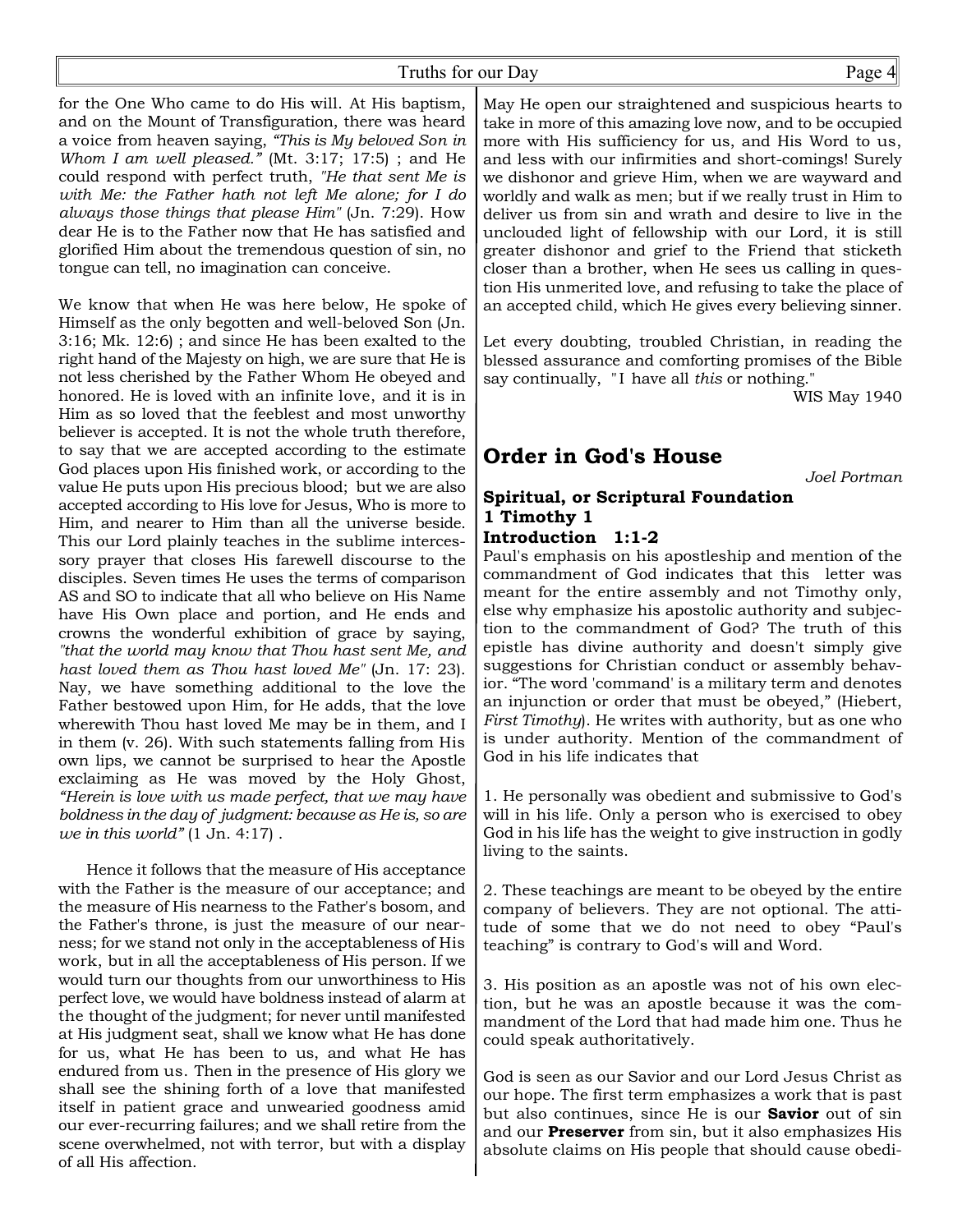ence to His Word. "Our Savior," is an expression unique to the pastoral epistles and is applied equally to the Father and the Son. The latter expression ("Lord Jesus Christ our hope") is linked with the first, but it anticipates the future, our deliverance from the presence of sin entirely, and that hope is centered in Him who gives it and will fulfill all its expectations. It is similar to Col. 1:27: *"Christ in you, the hope of glory".*

He writes to Timothy, his genuine child (literally) in, or through, faith. It is not in "the faith" but rather that Timothy showed evidence of being a true child in contrast to some who professed faith in Christ but didn't manifest those characteristics. Evidently there were some like these in that day , a condition that is sadly also seen in our day. He had become that genuine child through faith, and he continued to display that faith by the character of his life.

In view of his heavy responsibilities in the assembly and his personal weakness (true of us all), he needed grace for his spiritual enablement, mercy to give him physical and emotional strength, and peace to give him inward calm amidst potential strife. Paul again reminds him of this need in 2 Tim. 2:1, *"Thou therefore my son (child), be strong (strengthened) in (by means of) the grace that is in Christ Jesus"*. Grace and peace are usually mentioned when Paul writes to an assembly directly, but when individuals are being addressed, he includes mercy since we all have daily need of that preservation and benevolent supply that comes from our Lord. Grace is an expression of the Giver's character and desires, while mercy indicates the poverty and need of the recipients. These are received from "Jesus Christ (better, Christ Jesus) our Lord". He only has the ability to supply the needs of His people in their service for Him. "Grace, mercy and peace are the triple blessings of the Christian life, as faith, hope and charity are the triple fruit of the Christian character (Lilley).

#### **Content of the Charge 1:3-11**

Paul had spent 2 years and 3 months among these believers and they possessed a great deal of "light", but this charge shows that light doesn't protect from error. Clearly, others had risen from within or infiltrated the assembly in Ephesus from without and were teaching "other doctrine", doctrine different from the apostolic teaching that Paul had given to them. "Other" indicates it was doctrine of a different source or kind. Paul evidently knew who they were by his use of the expression "some" or "certain men." His concerns in Acts 20:29-30 were being realized. Men who carry responsibility in local assemblies must guard the teaching so that it is always consistent with God's Word. In 1 Cor. 14:29, we learn that in the assembly, the prophets had liberty to speak two or three with the others (other prophets?) judging, or discriminating, so

that what they spoke would be consistent with suitable and sound teaching. We have great need for spiritual discrimination today and the lack of it has disastrous results. Not all ministry is profitable, nor is it scriptural; a polished delivery never should substitute for suitable content or effective communication of truth.

This "other doctrine" relates to those things that naturally appeal to the flesh such as fables (myths, stories, reports whether false or true) and genealogies (possibly Jewish lineages or related to Gnostic heresies). Whatever they were, they were contrary to sound doctrine and only resulted in disputes, questionings, arguments, rather than producing godly edifying (strengthening, building up spiritually) that should result from teaching. "Godly edifying" is literally, "an administration, or dispensation, of God", which suggests that its purpose is to carry out God's purposes in the world and in the assembly to establish an order consistent with His holy character and the gospel. Jim Allen (What the Bible teaches: *1 Timothy*) says, "In the context of this letter it is clear that heretical teachings were inimical to the practical outworking of the stewardship, the household management, of divine things in the local assembly". Our aim in teaching or all speaking in the assembly must be to strengthen the spiritual character of the saints, to minister comfort, to exhort in right living, and to open the truths concerning the Lord Jesus (1 Cor. 14:3).

This commandment, or charge, that Paul gave had three goals: 1. **Love** out of a pure heart, 2. A good **conscience**, and 3. Unfeigned (genuine) **faith**. This love is a spiritual quality that is of the heart and reflects God's heart. A good conscience is in the mind, and results from individual obedience to His Word, while Faith resides in the spirit, and it reflects an attitude of confidence in His Word. Faith comes from confidence in His Person and ability to perform all that He has promised to do. These three things should be the aim of all spiritual ministry and will strengthen the saints in their exercise for the Lord. This other teaching was undermining all three; love for God and others was diminished, a good conscience was defiled, and their faith was deflected. Paul is admonishing Timothy to reprove this kind of teaching. These results are the direct opposite of what their teaching produced, only strife and contention. Law teaching never can produce the results that God desires to see in His people.

Those who were teaching 'other' doctrine had deliberately turned aside from that purpose. The word means that they didn't intend to aim for that goal. Their ambition was different, their act was deliberate and their attitude was reflected in what they taught, which was a desire to teach the law to believers. They were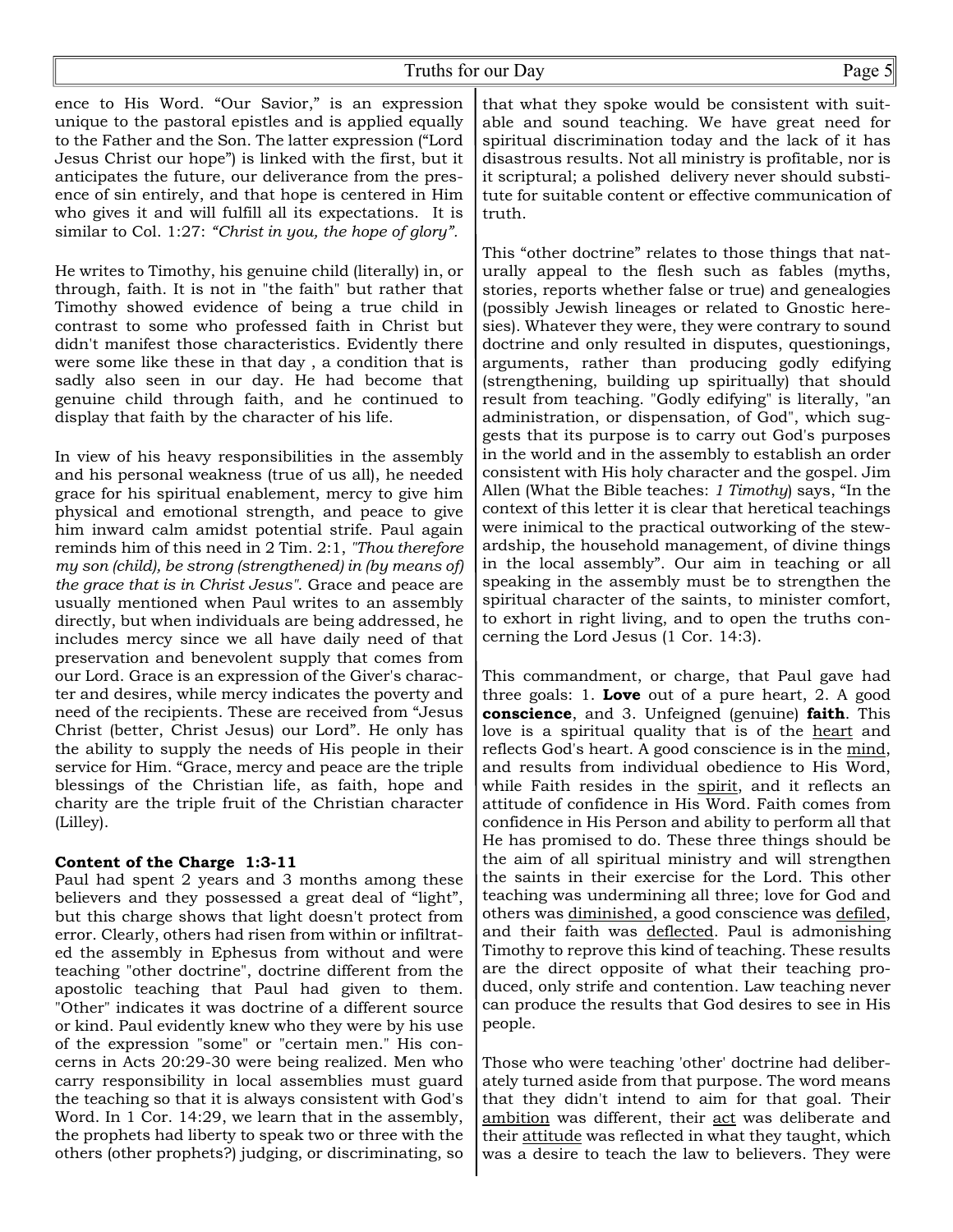not desiring to produce godliness and instill divine order in the saints or in the assembly, and they expressed confusion of mind in that they didn't understand what they said or expressed confidence in. A similar expression is found in 5:15, 6:20-21, 2 Tim. 4:4, Heb. 12:13. That teaching was "vain jangling" or empty talk without any purpose or results for God.

**Verses 8-11** give us the purpose of the law. It had a good purpose and was God-given, but its object never was to make a person righteous. A truly morally upright person (a believer) had no need of the law. Grace teaches him how to live and gives the power to do so. The law reproved unrighteousness, so it was for the law-breakers and disobedient, the unbelievers, with all the characteristics that marked them. These teachers were applying the law to the wrong persons! This list gives the **Characteristics** of the Persons first, their ungodly **Conduct** second, and then a comprehensive **Condemnation** of them last. Hiebert (*First Timothy*) says that the list is divided into two: First, Sinners as arrayed against God in their state of mind. This list is divided into three pairs. Secondly, Sinners as arrayed against Society in their violation of specific commands, and this list divides into three groups. We also can see that the first list corresponds to the first commandments of the law, which were godward. The second list corresponds to the latter commandments of the law which dealt with relations manward. The law could reprove wrong behavior, but it never could make one right or keep him right before God. That required the healthy (health-giving) teaching that was according to the gospel of the glory of the blessed God that Paul had received and preached to them at the beginning. This other doctrine would never produce the desired results that should stem from such a great gospel that has come from our "blessed God".

At this point, Paul launches into a **Commendation of the Gospel**, (vss. 12-17), especially in view of what it had done for him, a work that the law had no ability to accomplish. (to be continued)

#### **The Humanity of Christ**

*by the late William Hoste, B.A.* (AT Nov/Dec 1980)

The Person of Christ is the Citadel of Divine Truth, for He became in Incarnation, *"the Image of the Invisible God,"* the *"One Mediator between God and man,"* the only "Way" to the Father, and much else besides. He was the One into whose hands the Father had committed all things. To belittle His Person, then, is to degrade the true idea of God, compromise fatally His

Mediatorial work, and endanger the stability of the moral and material Universe.

Men will acknowledge His influence, laud His ethics, and profess to follow His example, who deny His Divine personality, miraculous birth, atonement and resurrection. But wrong here, wrong everywhere.

#### **The Virgin Birth**

The earliest attacks on the Person of Christ converged on His humanity. It was to prove "Jesus come in the flesh" that John wrote His epistles. To deny this is to undermine His atoning work. He must partake of flesh and blood in order to die; and to One of perfect holiness, death, viewed merely as physical dissolution, must have seemed more repulsive than to any man―not to speak of what His contact with sin and separation from God entailed. He must be truly man to be (1) the Seed of the woman and act the Kinsman's part\* (Gen. 3.15; Gal. 4.4); (2) the Seed of Abraham to inherit the promises (Gal. 3.16); and (3) the Son of David, to claim the throne of Israel (1 Chron. 22.10). When king Ahaz refused to ask a sign. God gave one for all time greater than earth or heaven could afford: *"Behold a virgin shall conceive and bring forth a son and shall call his name Immanuel"* (Isa. 7.14). This was fulfilled, as we know, by the birth of Jesus as narrated by Matthew and Luke.

\* Goel is the equivalent of 'Redeemer' and 'Avenger,' because it was the next of kin who had the right to redeem and avenge.

Gesenius, the well-known Hebraist, of decided Modernist leanings, asserts that the word galmath does not mean 'virgin,' but "a youthful spouse recently married," and cites this passage in proof, which seems like begging the question. But it would hardly be a 'sign' for a "young married woman" to conceive and bear a son. Dr. Tregelles, a scholar of at least equal reputation with Gesenius, and his translator, denies his conclusions, and refers to the fact that the LXX renders the word 'virgin' by parthenos in this passage, which must have been a difficulty to them. Galmath in Punic does undoubtedly signify 'virgin', as the doctor points out. Gesenius says that, 'b'thoolah' is the true word for 'virgin,' but this is not always the case as a study of the references shows. Galmath occurs in six other places in the O.T.; in Gen. 24.16 of Rebecca; Exod. 2.8 of the Miriam; Ps. 68.25; Prov. 30.19; Cant. 1.3; 6.8. In not one of these occurrences is Gesenius' meaning apparent. One would suppose, as Dr. Tregelles suggests, that the use of the passage in Mt. 1.23 would settle the dispute for any Christian.

If the Eternal Son was to become incarnate how else but by virgin-birth could it take place? If Jesus were the son of Mary and Joseph, then there was no "incarnation" and those who worship Jesus are credulous idolaters. To deny the virgin-birth and His Divine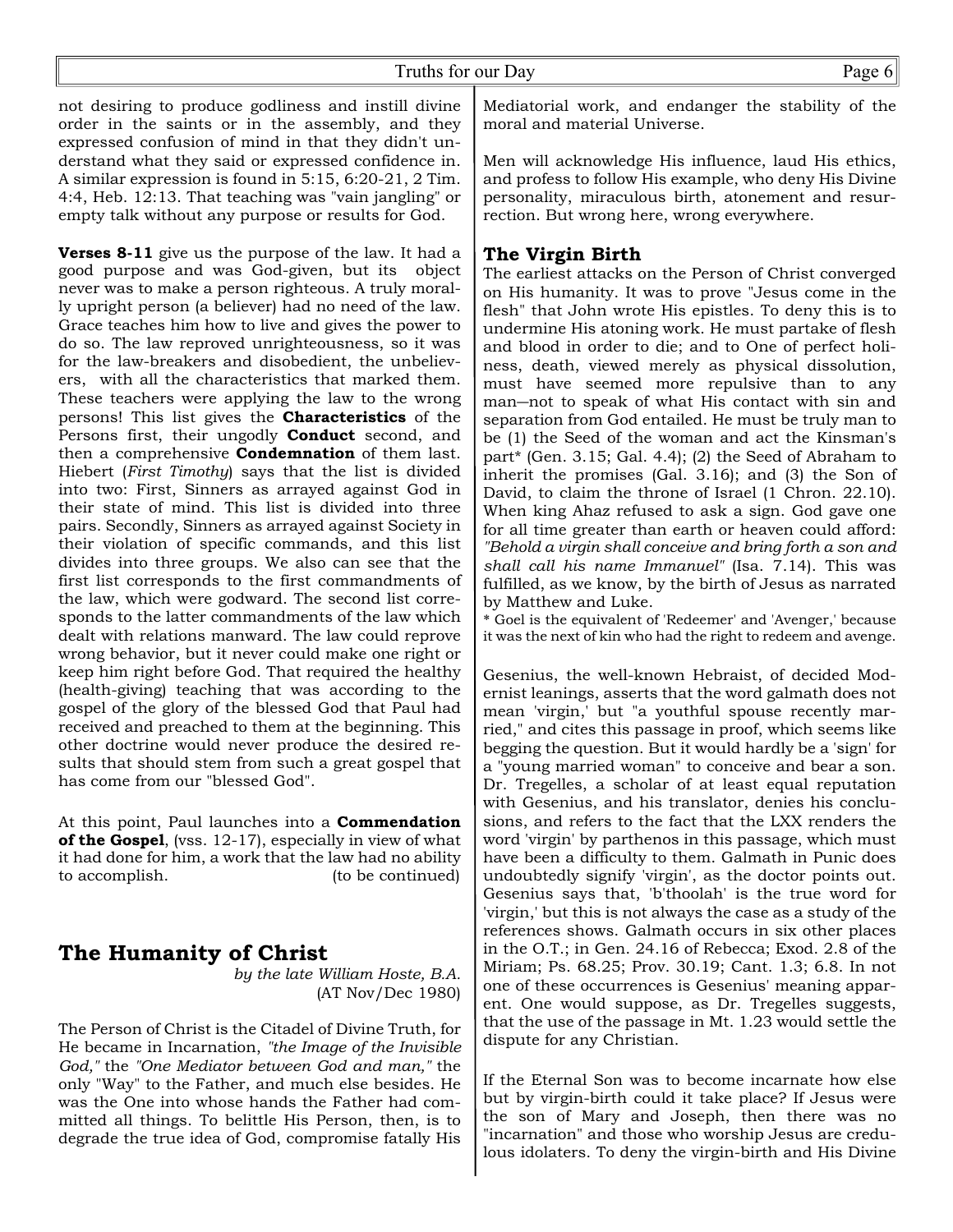personality, while accepting results of His life and influence, is to accept transcendent effects without adequate cause.

But had Jesus not been what He claimed to be, there would have been no controversy about Him today. His very name would have sunk into oblivion, ere the first century passed away. How could a Jewish peasant, if He were only that, with a few unlettered followers, rejected by his own nation and dying a felon's death, have become the greatest influence the world has ever known, subduing empires and wills of men, so that nearly two thousand years after His death. His name is known and reverenced throughout the civilized world, and millions would die for Him, persuaded He is in fact *"God manifest in flesh,"* their Redeemer and Lord?

Christ was then, indeed, *"The Word become flesh." "tabernacling among men," "in the likeness of sinful flesh,"* with a real human body, spirit, and soul, passing through all the experiences proper to man and his mission. His body was capable of weariness, hunger, pain and death; His soul of all true sinless affections; His spirit of grief and joy. But we must not allow all this to eclipse the facts of his miraculous conception and Divine personality and innate sinlessness. Rather than say "He assumed our manhood," which might convey the idea of His partaking of our sinful nature, we should say, "He entered into manhood" and "all that is truly man finds in Him its perfect exponent and fulfillment." (*Christ Crucified*, p. 80, by Adolph Saphir)

The much-debated passage in Philippians has usually been discussed in the light of the one word ekenosen―*"He emptied Himself"* (R.V.) ―instead of the context, which seems to favor rather the A.V., *"He made Himself of no reputation."* We are told (e.g., G. Bennets, B.A., D.D.) that, at the time the N.T. was written, the word kenoo like so many others, had lost its strict etymological and classical meaning, and had become equivalent rather to the A.V., "to make of no reputation," which seems to fit in better with the context, for whatever the word meant for our Lord, we are called to experience the same ourselves. It would be unsound exegesis, therefore, to give it a meaning for our Lord which would make it impossible for us. *"Let this mind be in you which was also in Christ Jesus."* It is an attitude of mind we are to seek, not an evacuation of our memory, knowledge, scholarship, etc., which Modernism predicates of our Lord, without however, it would seem, any intention of emulating Him We cannot perhaps close this section better than by quoting from the second of the "Thirty-Nine Articles." He entered into manhood "in the womb of the blessed Virgin, of her substance, so that two whole and perfect natures . . . were found together in one Person, never to be divided."

**Heresies relative to Christ's Humanity**

But the integrity of the manhood of Christ has been tampered with and denied. The Docetae (dokein, "to appear") in early church times denied the reality of the Lord's body. It was only apparently flesh and bones. But His own words refute this, *"A spirit hath not flesh and bones, as ye see me have"* (Lk. 24 : 39). Though He was to be called the Son of God, because He Who was the Eternal Son had become incarnate (the calling succeeding the being). He was also the firstborn son of Mary (Mt. 1.25). His was a true human birth, though altogether unique.

In the 4th century, Apollinaris, Bishop of Laodicea, in his eagerness to oppose Arianism and assert the Deity of Christ, was led so far as to deny the existence of a rational soul in Christ's human nature. For Him the Divine Logos took the place of the rational soul. If so. His humanity was defective and was that of an animal or idiot. Our Lord's words, *"My soul is exceeding sorrowful, even unto death"* imply a rational soul. The idea that the body was a mere case in which the Divine person of the Son replaced the spiritual part of man, is entirely subversive of the truth of Christ's humanity. Man is tripartite, spirit, soul and body. Another heretical teacher of the 5th century, Eutyches, a presbyter of Constantinople, taught that the Divine and human natures in Christ, instead of continuing distinct, coalesced into a third Divine nor human. This also denies the true humanity of our Lord; but Rom. 9.5 describes Him in the following sentences as, *"according to the flesh"* and as being He *"Who is over all. God, blessed for ever."*

On the other hand Nestorius, Patriarch of Constantinople (A.D. 428) held the distinction of the two natures in such an extreme way, as to involve a dual personality, the Eternal Logos and the human soul. All these erroneous teachings, together with the crude Modernist views of our day, which deny to our Lord His divine\*\* attributes, as being in conflict with true humanity, "arise from the deductions and inferences of human minds working in things too high for them." The humanity of Christ, though in some ways modified by the resurrection, is essentially unchanged. Could we with anointed eye pierce the unseen, passing the angelic hosts and all the hierarchies of heaven, we should see on the highest pinnacle of the Universe, the throne of the Father, seated at the right hand of the Majesty on high, the Son of Man, glorified with the same *"glory which He had with the Father, before the world was,"* no less truly and completely man than in this scene, for *"Jesus Christ is the same yesterday, to-day and for ever,"* still the one Mediator between God and man-and a merciful and faithful High-priest in things pertaining to God, *"being in all things made like unto His brethren,"* that is as Alford points out "all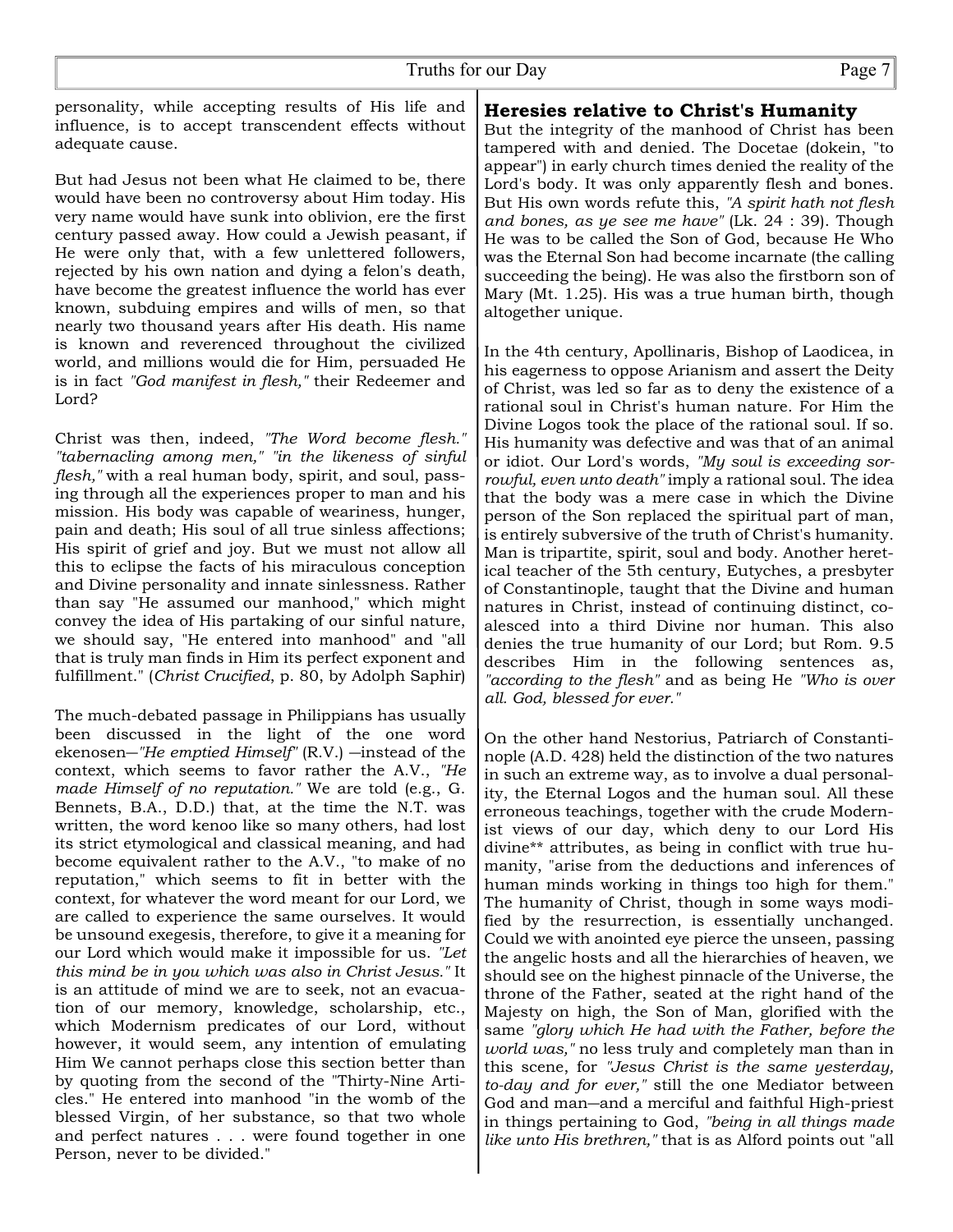things wherewith the present argument is concerned." Heb. 2.18 Greek Text (in loco).

\*\*(Mk. 13:32. "Neither the Son" is quoted as disproving this. It would be strange if one verse nullified a hundred. Fortunately we are not driven to this. There are different lines of interpretation. Dr. Shedd (Dogmatic Theology, Vol. I, p. 319) writes : "An official ignorance is meant. Augustine so explains. Christ as the Mediator was not authorized at that time to give information respecting the time of the final judgment." See in this connection 1 Cor. 2.2, "I determined not to know, etc." The verse must be taken with Acts 1.7. Here, admittedly, Christ was no longer in any supposed "kenosis condition," and yet He says, "The Father hath put the times and seasons into His own power," and, therefore, it did not belong to the Son to reveal.)

#### **God's Word: "The Best"**

*Alex Dryburgh*

*"Thy Word have I hid in mine heart, that I might not sin against Thee."* Psalm 119:11

#### **The Best of Provision: "Thy Word"**.

When you read the Psalms, you discover two things: that which David hated and that which David loved. We see that there are **three things in Ps. 119 that David hated**:

He hated vain thoughts, vs. 113

 Linked with the Mind He hated every false way: vs.128 Linked with the Feet

He hated and abhorred lying, vs.163 Linked with the Tongue

#### **We also see what David loved:**

In Ps. 119:47, **David loved the commandments of the Lord**. In verse 97, he loved the law of God. In verse 119, he loved the testimonies of God. In verse 140, he loved the word of God. In verse 159, he loved the precepts of God. In Ps.16:3, He loved the people of God: *"But to (or, as for) the saints that are on the earth, and to the (or, they are) the excellent in whom is all my delight."* Notice it is the saints on the earth:

"To dwell above with those we love, That will be glory. But to dwell below with those we know, That's a different story."

Love for one another is vitally important.

1. It is a proof that we love God. If you don't love your brother whom you do see, how can you love God who you don't see? (1 Jn. 4:20).

2. It is also a proof that you love Christ: *"If you love me (ye will) keep my commandments"* (Jn. 14:15). *"A new*

*commandment I give unto you that ye love one another,"* (Jn. 13:34).

3. It is a testimony to the world: *"By this shall all men know that ye are my disciples, if ye have love one to another"* (Jn. 13:35).

4. It is a proof that we are saved: *"We know that we have passed from death unto life because we love the brethren"* (1 Jn. 3:14).

We should ever seek to keep before us the truth of brotherly love. We are to *"let brotherly love continue"* (Heb. 13:1). We are to *"be kindly affectioned one to another with brotherly love, in honor preferring one another"* (Rom. 12:10). *"As touching brotherly love ye need not that I write unto you"* (1 Th. 4:9). Always seek to keep the truth of "the brother" in the local assembly.

When Paul writes to the Corinthians, he mentions time and again the thought of the brother. He talks about Sosthenes, the brother. He talks about Apollos, the brother; about Timothy, the brother; about Titus, the brother. Read the little letter of Philemon. You read about Timothy, the brother; about Philemon, the brother; about Onesemus, the brother. In the Bible notice those who express the thought of a brother and those who don't; God does: *"Where is Abel thy brother?"* (Gen. 4:9). Joseph does: *"I am Joseph, your brother"* (Gen. 45:4). Notice that Joseph's brethren didn't: *"...whether it be thy son's coat or no?"* (Gen. 37:32). There are three speakers in Luke 15: the servant, the father, the eldest brother. Both the servant and the father maintain the thought of the brother, but the eldest son does not. Where you find hatred or jealousy, you never get the truth of the brother.

**David loved the house of God**. *"Lord I have loved the habitation of thy house, and the place where thine honour dwelleth,"* (Ps. 26:8). If we love the house of God, the assembly of God, there are things we will do and there are things that we will not do.

1. We will not Desert it. Heb 10:2: *"Not forsaking the assembling of yourselves together as the manner of some is."* There are far too many SMOS among us: Sunday Morning only Sometimes.

2. We will not Despise it. 1Cor.11:22: *"What? Have ye not houses to eat and to drink in? Or despise ye the Church of God?"*

3. We will not Defile it:1Cor.3:17: *"If any man defile the temple of God, him shall God destroy; for the temple of God is holy, which temple ye are."*

4. We will not Divide it. Rom.16:17: *"Mark them which cause divisions and offenses (occasions of stumbling) contrary to the doctrine which ye have learned; and avoid them."*

5. We will pray for its Perfection. Col. 4:12: *"... that ye may stand perfect and complete in all the will of God."*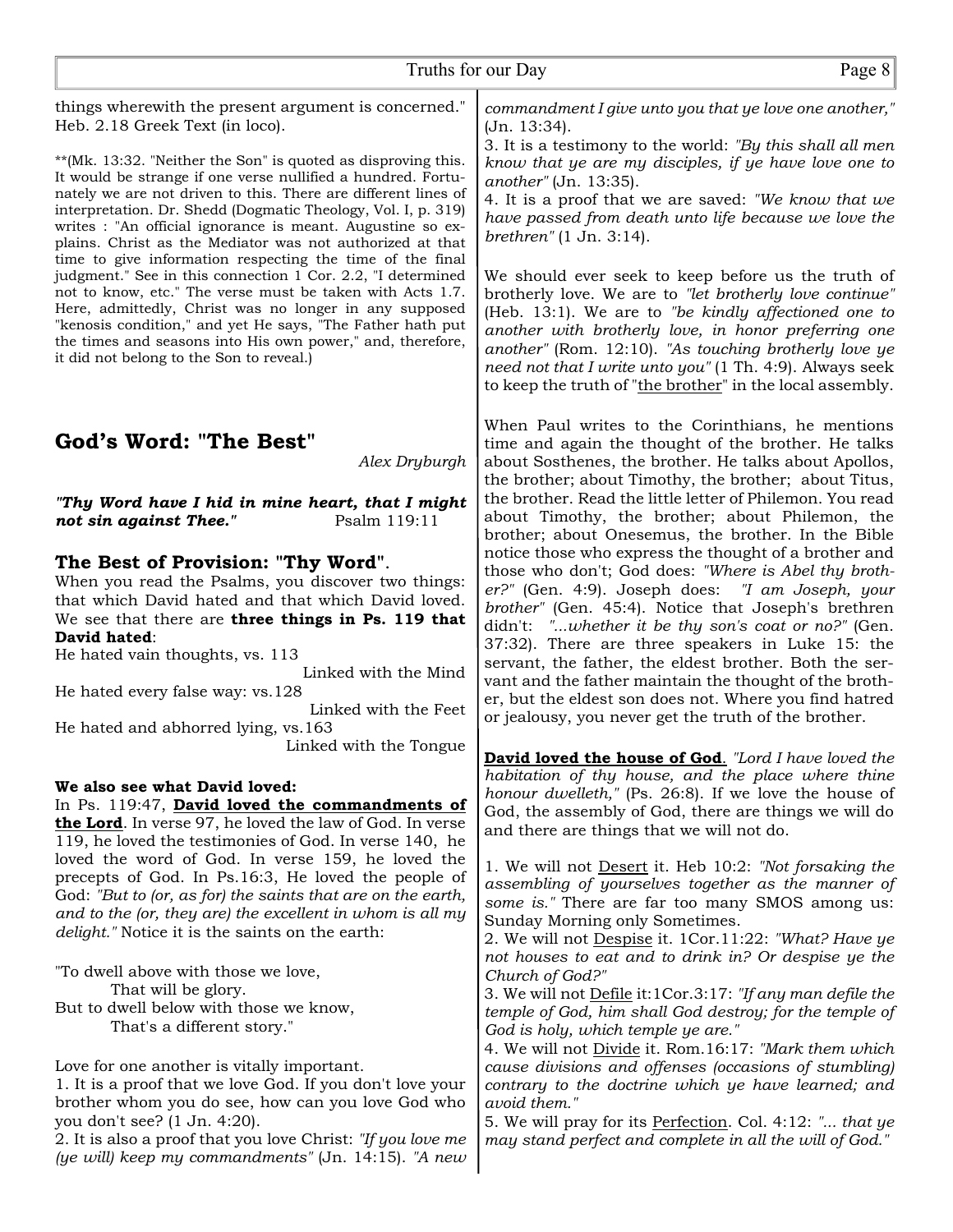Truths for our Day Page 9 6. We will pray for its Preservation, that it may be kept from evil and from the evil one, (John 17:15). 7. We will pray for its Purity: *"Sanctify them through thy truth; Thy word is truth."* (Jn. 17:17). 8. We will pray for its Peace. *"Pray for the peace of Jerusalem: They shall prosper that love thee,"* (Ps. 122:6). 9. We will pray for its Prosperity. Ps. 122:6-7: *"They shall prosper that love thee. Peace be within thy walls and prosperity within thy palaces."* **David loved the God of the house**; *"I love the Lord, because he hath heard my voice and my supplications,"* (Ps. 116.1). *"We love (him) because he first loved us,"* (1 Jn. 4:19). Think of God's love for us: It was **Causeless**. There was no reason that God should love anyone of us. Have you ever noticed it is not at the beginning of Deuteronomy, but at the end that you read those words in Deut. 33:3 *"Yea he loved the people; all his saints are in thy hand."* After their murmurings and complainings, their sin and their backslidings, God still loved them. *"God who is rich in mercy for his great love wherewith he loved us, even when we were dead in trespasses and sins,"* (Eph. 2:4). He loved us and washed us from our sins. The love of God was **Costly**. *"For God so loved the world that he gave his only begotten son..."* (Jn. 3:16). Infinite love was wounded sore, It sought to bridge the span Shut out the separating wedge And walk again with man. He gave his best his well beloved, He came he bled he died; To reconcile he paid the price, And bridged the great divide. The love of God is **Ceaseless.** He loved us with an everlasting love. Nothing *"shall be able to separate us from the love of God which is in Christ Jesus our Lord,"* (Rom. 8:39). *rightly dividing the word of truth."* In 2 Tim.1:14, the Word is a treasure that has to be guarded: *"That good thing which was committed unto thee, keep (guard) by the Holy Ghost."* In ch. 2:2, it is truth that has to be passed on to others. The best way to serve the next generation is to serve your own generation. *"The things which thou hast heard of me among many witnesses, the same commit thou to faithful men who shall be able (competent) to teach others also."* Also, in vs.15, it is truth to be rightly divided: *"Study to show thyself approved unto God... rightly dividing the word of truth."* Three things in relation to the word of God mark the man who is approved of God: He looks it up: He gives attendance to reading, (1 Tim. 4:13). He lets it in: the word of God dwells in him richly (Col. 3:16). Then he lives it out: he adorns the doctrine of God his Savior in all things,  $(Tit. 2:10)$ . In  $2$  Tim.  $3:15$ , it is a text book that has to be studied. From a child Timothy had known the sacred writings which were able to make him wise unto salvation. Note **what** we have to study: All scripture, from Genesis to Revelation. Note **how** we have to study: Prov.2:4.. We are to seek it as one would search for silver, as one would for hid treasure. Note **when** we have to study: Psa.1:2: *"In his law doth he meditate day and night."* Then our **attitude;** a prayerful frame, an inquisitive mind, a meditative spirit, and an obedient heart. **The best use of the Bible** is to Read it through, Note it down, Pray it in, Live it out, and Pass it on. Then in 2 Tim. 4:2, we see that it is a trumpet to be sounded; *"Preach the word."* The word of God is instrumental. *"And that from a child thou hast known the holy scriptures (sacred writings), which are able to make thee correction, for instruction in righteousness."*

**David loved the Word of God**. *"I will delight myself in thy commandments which I have loved,"* (Ps. 119:47). He loved the testimonies, the law, and the precepts. Paul, writing to Timothy, mentions the Word of God. In 1 Timothy it is behavior in the house of God, and the key verse is 1Tim.3:15: *"But if I tarry long, that thou mayest know how thou oughtest to behave thyself in (the) house of God, which is (the) church of the living God, (the) pillar and ground of the truth."* In 2 Timothy it is belief in the word of God and the key verse is 2 Tim 2:15: *"Study to show thyself approved unto God, a workman that needeth not to be ashamed,*

*wise unto salvation."* The word is inspired: *"All scripture is inspired of God."* And the word of God is instructive. *"It is profitable for doctrine, for reproof, for*

Many reasons could be given why David loved the word of God. He loved it because of its **Perfection**. Everything about God is perfect. God's work is perfect. Deut. 32:4, *"He is the rock, his work is perfect."* Whether we think of His work in creation or His work in redemption, His work is perfect. In Ps.18:30, we are told that God's way is perfect. *"As for God his way is perfect. His way is in the sanctuary and his way is in the sea."* When His way is in the sanctuary we can trace God, we can trust God, and we can thank God. When His way is in the sea, we cannot trace God, but we can trust him and we can thank him. In Job. 36:4, His wisdom is perfect. *"He that is perfect in knowledge is with thee."* God is a God who is too wise to err, too loving to be unkind. The will of God is perfect. In Rom.12:2, we read, *"That ye may prove what is that good and acceptable and perfect will of God."* In Psa.19:7, The word of God is perfect. *"The law of the*